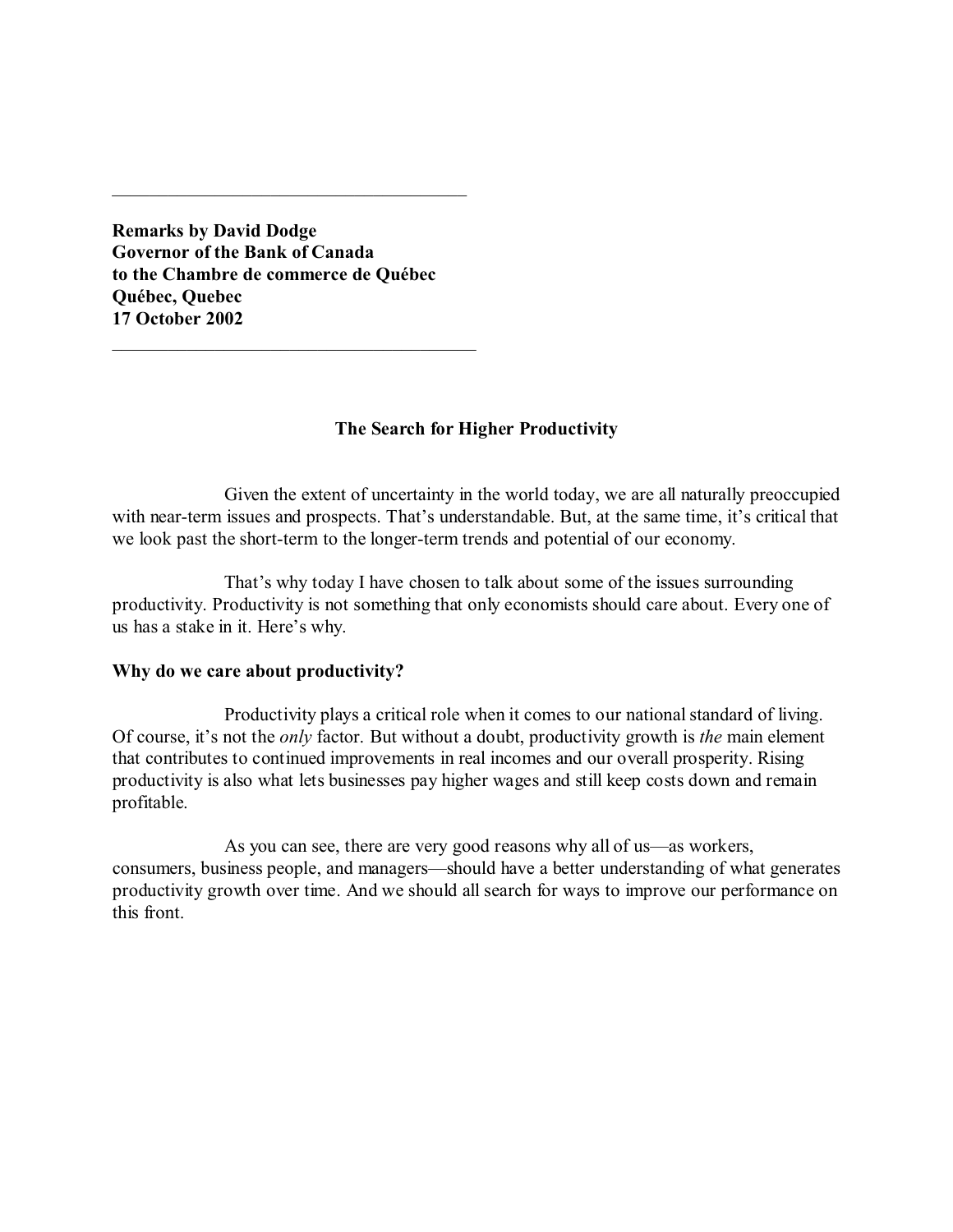# **What drives productivity growth?**

What are the factors that work to raise productivity over time?

Labour productivity—that is, the output of goods and services produced per worker—depends on the education and experience of the workers, the amount of capital equipment available to them, and certain other factors that, together, influence how "smartly" human and capital resources are used. Among these are technological innovation and changes in the organizational structures and management practices of enterprises.

Other broader factors that help shape the key determinants of productivity I just mentioned include: competition; openness to foreign trade and investment; public policies; and financial market development.

As you can well imagine, it's exceedingly difficult to disentangle and measure the individual contributions of all these factors to productivity growth. In any case, my intention today is not to focus on numerical estimates of productivity. Rather, I want to talk about the key elements that determine productivity and about the things we need to do to increase productivity growth in Canada.

# **What will it take to raise productivity growth?**

If we think back to what determines productivity, there would seem to be four ways to improve our performance: higher capital investment, the application of new technology, better business practices, and improvements in the quality of labour. But, in fact, all four are very much interrelated.

Let's start with capital investment. Improvements to productivity can come through the increased use of machines or through the replacement of old with new machines (which, more often than not, incorporate high-tech features).

This brings me right to the second way of boosting productivity—through the adoption of new technology. A large part of the recent surge in U.S. productivity reflects efficiency gains from the production and use of information and communication technology (ICT). ICT typically includes computer hardware, computer software, and telecommunications equipment.

ICT is what we call a "general-purpose technology." It can spread and spawn new products, processes, and applications that enhance productivity across a broad range of economic sectors—pretty much like the electric motor did in the late 1800s.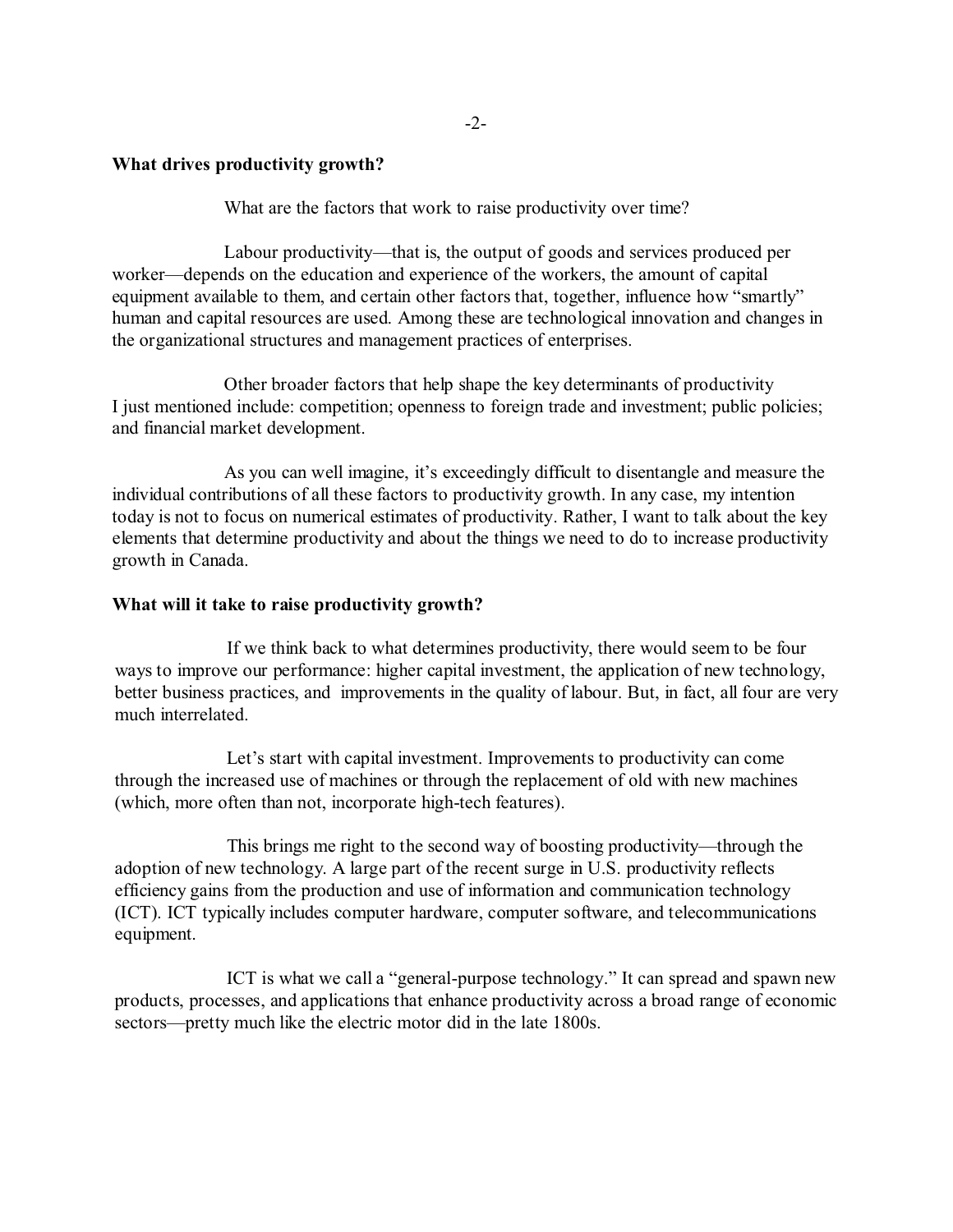Experience shows that "general-purpose" technologies, like ICT, take time to spread. That's why through this decade and the next, there will still be opportunities to exploit the technologies that were developed in the 1980s and 1990s. So, the basis is there; and there are probably more productivity gains in the pipeline.

But even though new technologies take time to spread, the pace at which they do so is important. That pace depends on how quickly we are out of the blocks innovating, and on what we do after to use those advanced technologies to advantage and to facilitate their diffusion.

I don't have to tell you that this is a clear case of "you snooze you lose." The prime opportunities go to those firms and those economies that are quick to take advantage of the new realities.

Through the first half of the 1990s, Canada lagged the United States in making the investments that are necessary to benefit from the new technologies. But since 1996, there has been a marked increase in such investments in Canada. We are now beginning to see the first signs of a productivity payoff, and our analysis suggests that there will be more efficiency gains from past investments.

## **Redesigning organizational structures, upgrading skills, managing knowledge**

The third key factor that can raise productivity growth is better business practices—better management.

To realize the full potential of new technology, we have to pay a lot more attention to how we integrate it into our business practices, and how we organize ourselves to do business. Experience shows that spending money on state-of-the-art technology will not guarantee sustained large productivity gains unless managers and workers know how to use the new applications to advantage.

It has always proven difficult for managers to think how to change their business practices and organizational structures to fully exploit the advantages of advanced technologies. Today, all of us—in enterprise, in government, or at the Bank of Canada—have a lot to do to adapt our businesses and institutions to get maximum value from our technology investments, and to encourage knowledge sharing among our employees. Knowledge management is of the essence.

The fourth way to increase productivity growth is by upgrading labour skills. This does not just mean more schooling. It means continuous, on-the-job training to have the skills necessary to reap maximum benefits from new capital investment, and to turn those investments into profits. This, by the way, applies to all employees—not just post-graduates—and to all industries—not just high-tech. We can no longer neglect training for middle managers and other workers. And neither can we neglect training for construction and industrial trades.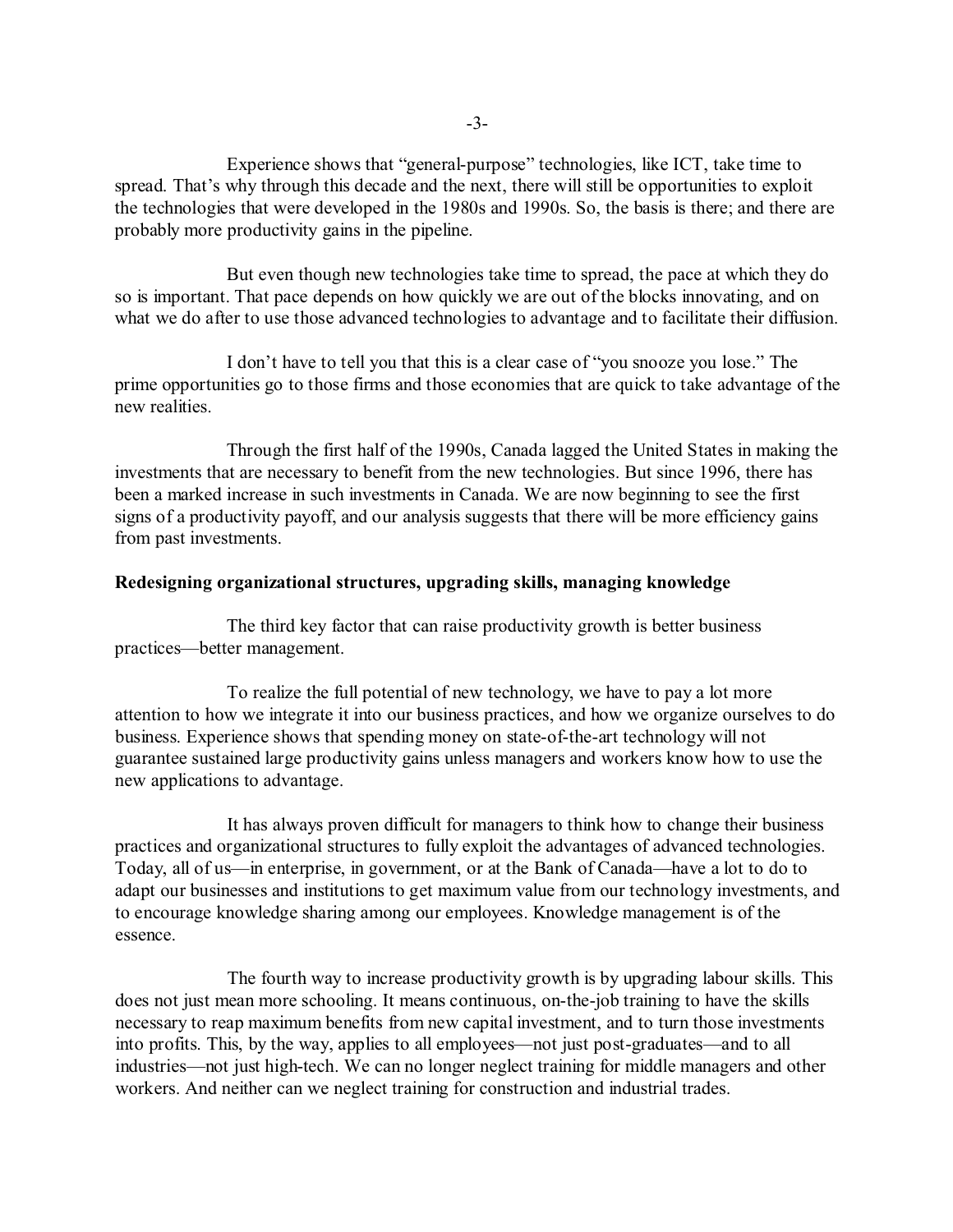Let me also note that technology increases the potential for providing employees with the information necessary to resolve job-related problems, right at their workstations. Banks and insurance companies have taken advantage of this new type of training, and more of us should, too.

#### **The role of public policies**

But recognizing these four productivity enhancers—increased investment, adoption of new technology, better management, and improved labour skills—is one thing. Finding the *right* public policy framework that will allow and promote adjustment, and sustain a nation of innovators, is quite another. Yet, it's extraordinarily important that we do so.

What challenges do we face as we look ahead?

The first challenge is to preserve the sound macroeconomic policy framework that we have worked so hard to achieve. Over the past decade, two key initiatives have resulted in low, stable, and predictable inflation and a significant reduction in public debt. I would like to note that the federal government continues to reduce the public debt relative to the size of our economy (debt-to-GDP ratio); and that, for the first time since 1985 this ratio has fallen below 50 per cent. Federal government program spending has also been declining, and it's now less than 12 per cent of GDP.

A low-inflation policy, together with healthy public finances and a declining public debt-to-GDP ratio, is keeping interest rates at levels that are favourable to financing innovation initiatives.

Low inflation encourages business to operate more efficiently and provides the basis for well-informed, long-term decisions, including decisions to invest in new high-tech machinery, equipment, and software. Inflation control also encourages cost control by businesses. And cost reduction is the flip side of productivity improvement.

A monetary policy focused on low inflation and a flexible exchange rate helps the economy to achieve its full potential. In the context of what I've discussed today, this is extremely important because unemployment and excess capacity in the economy are not conducive to investment and innovation.

But even though a sound macroeconomic policy framework is essential, it cannot, by itself, guarantee higher productivity. For that to happen, a number of other conditions must be met. That's where we all face more challenges.

One of those challenges is to avoid propping up outmoded methods of production. If we don't exit the low-productivity activities, we will be limiting the potential overall productivity gains. So our biggest challenge is to facilitate transformation towards more